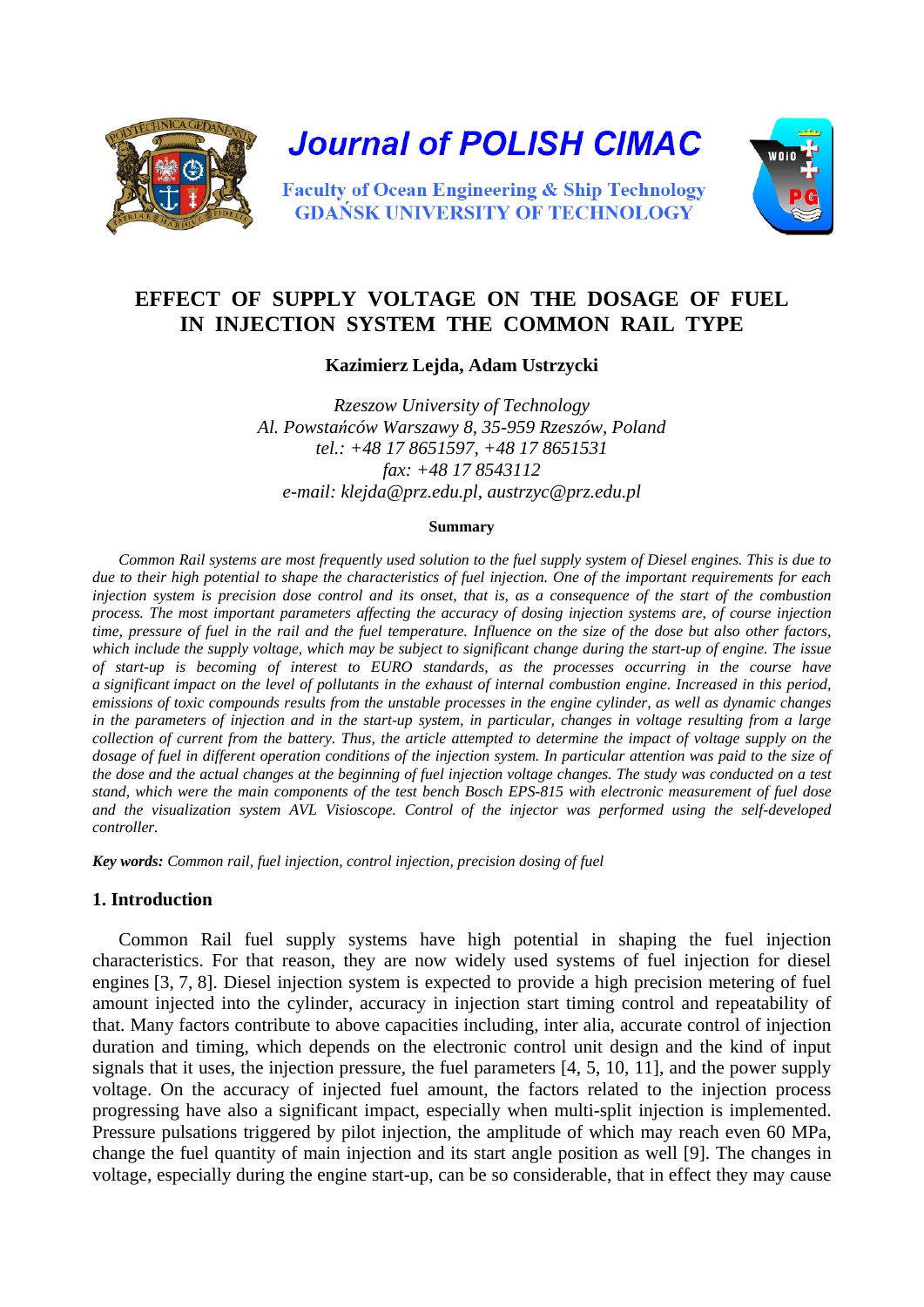the changes of the injector coil current value and emerged magnetic stream. Fluctuations of this stream will affect the magnetic force lifting the injector control valve, so the entire range of injector operation.

In this article the impact of supply voltage on the injected fuel quantity and the actual start of fuel injection are studied.

## **2. Test stand and measurement methodology**

To determine the effect of voltage variations on the dosage of fuel, the test stand was built, which consist of a few key devices like: the test bench Bosch EPS-815 joined to the fuel delivery electronic measurement device Bosch KMA-822 with heat exchanger, and the module for testing the Common Rail system CRS-845. The fuel was injected into the special transparent chamber filled with the fuel, that enables the observation of injected fuel sprays. Fuel propagation inside the measuring chamber was recorded with use of visualization system AVL Visioscope. It was captured at every  $0.1^{\circ}$  of pump shaft angle. The layout of the test stand is shown on Fig. 1.



*Fig. 1. The test stand layout: 1-test bench Bosch EPS 815, 2-high pressure rail, 3-fuel delivery measurement device Bosch KMA 822, 4-control module of high-pressure pump, 5,15- piezoresistive pressure sensors, Kistler 4067A2000, 6- rail pressure sensor, 7- rail pressure regulators, 8-fuel temperature sensor, 9-high pressure pump 10-pump shaft position and rotational speed optical sensor of AVL 365C, 11-light pipe, 12-digital camera PixelFly VGA, 13-endoscope, 14-visualization chamber, 16-tested injector, 17-measurement connector of injector control voltage, 18-injector current sensor PA-55, 19- microprocessor controller of injector, 20, 21-charge amplifiers Kistler 4618A0, 22-light unit, 23-computer with control software of injector,24-visualisation system AVL Visioscope, 25-computer with software for test bench controlling and for measuring of fuel delivery, 26-computer with data acquisition devices for high-speed parameters recording, 27,28-temperature sensors, 29,30-termometers EMT 101*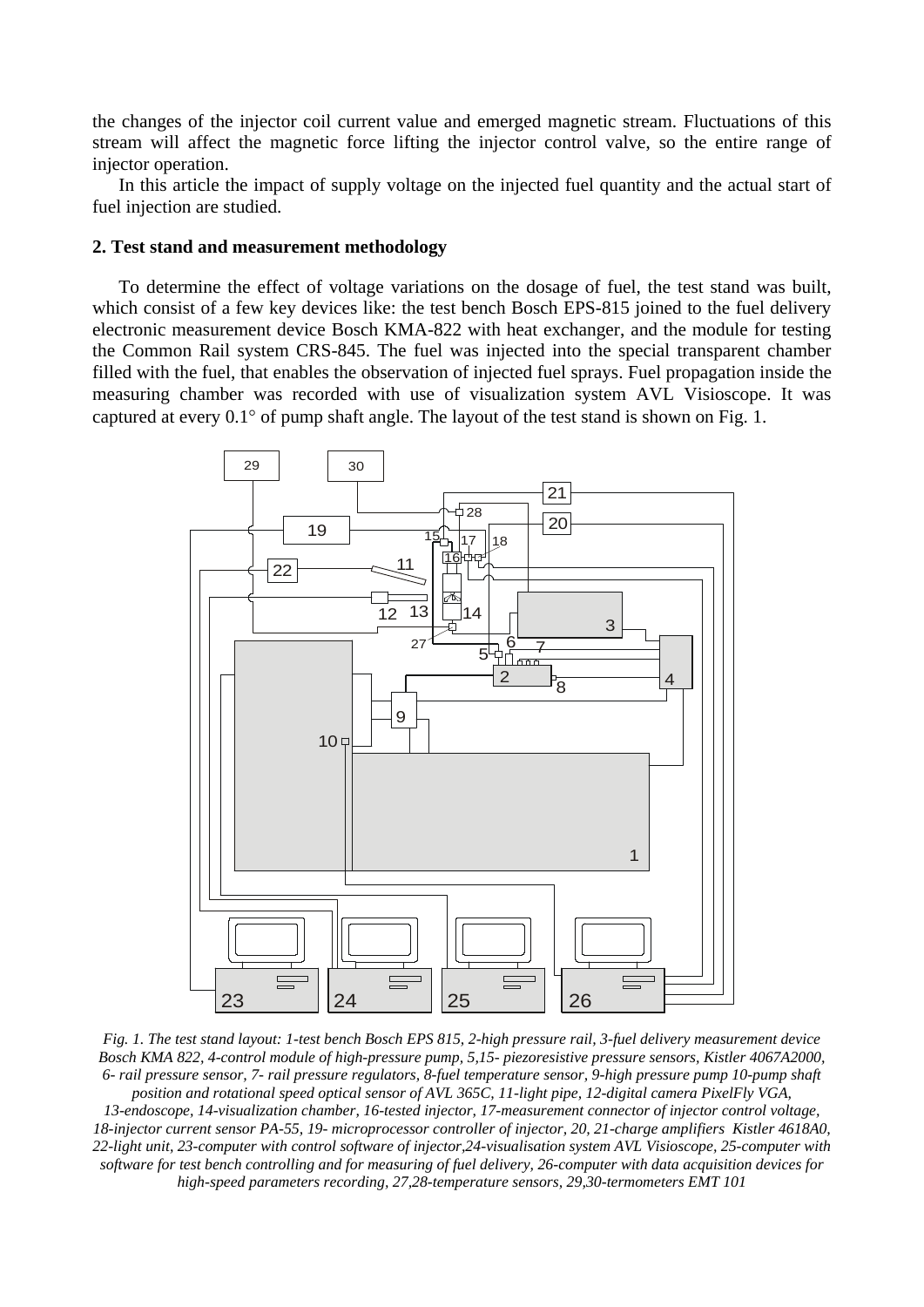Research in each measurement series were carried out at a fixed temperature of the injected fuel, which was measured in outlet pipe of the measuring chamber. The temperature of the fuel in the tank was stabilized at around  $40 \pm 1$ °C. As the testing device the Bosch injector from the engine Fiat Multijet 1.3 (marked 445 010 083) was used. For injector operation control the electronic unit developed in Department of Automotive Vehicles and Internal Combustion Engines of Rzeszów University of Technology was used. Detailed description of the controller is presented in the work [1].

The primary purpose of the study was to determine the injected fuel amount and actual start of fuel injection depending on supplying voltage. The study was conducted for single injection strategy in order to avoid the changes in injection delivery that may arise from variations of pressure due to implementation of multi-split injection [2,6]. In order to determine precisely the actual start of injection, the progress of fuel spray was recorded by visualization system AVL Visioscope with an angular resolution of 0.1° of pump shaft revolution. That accuracy level was possible to obtain owing to use of pulse angle encoder AVL 365C mounted on the shaft of test bench. Pulses generated by the transmitter were also used as the input signal for the electronic injector controller. In this case, the angular resolution of 720 pulses per revolution was available, what gives a very high precision of controlling the start of fuel injection.

For recording the progress of injection process a digital VGA camera and the endoscope of AVL Visioscope system were used. Figure 2 presents the photographs of fuel sprays in the measuring chamber that were captured in the same angle position of pump shaft but for different values of supply voltage.





-51.0 deg CA

Supply voltage U=13 V

*Fig. 2. Progressing frames of fuel spray flowing out the tip of Fiat Multijet injector recorded at the same angle position of pump shaft for different values of supply voltage (pressure in the rail*  $p_{\text{tail}} = 125 \text{ MPa}$ *, injection time*  $t_{ini} = 1$  *ms, n = 1000 rpm)*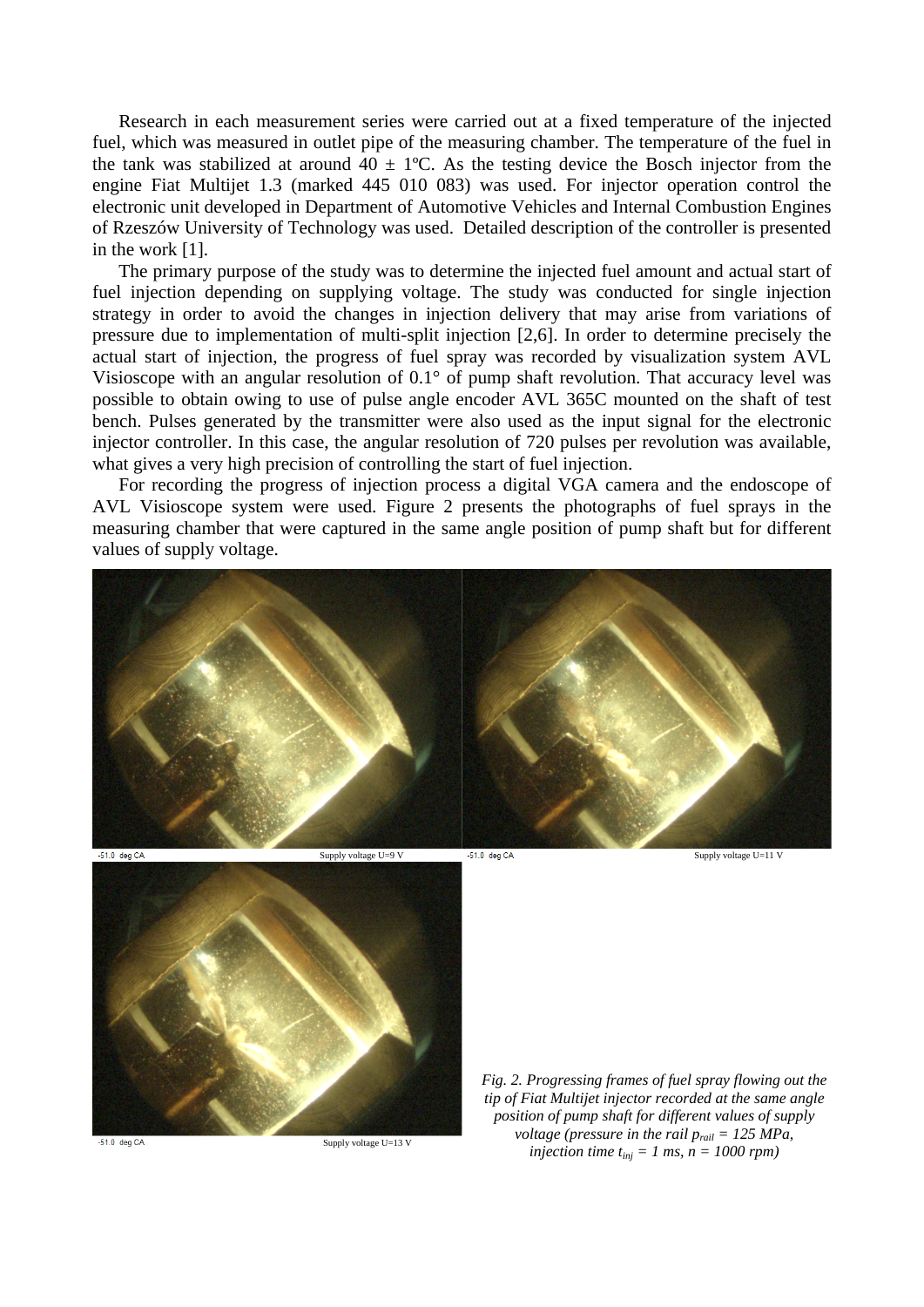As can be noticed, at the supply voltage of 9 V the fuel sprays there are at the initial phase of their progress, while at the supply voltage of 13 V they are already in mid-expanded stage.

The injector control system was powered from a battery, which was also connected to the charger with a free and precise adjustment of supplying voltage and current feature. It allows for the voltage power supply to stay highly stable and reliable. The research were conducted for the voltage varied from 9 to 13 V, beginning from lower value. In order to perform it, the battery was partially discharged and loaded by an additional resistance increasing current consumption. Since the study was conducted at different durations of the injection, which causes the changes in the injector input current, each time after changing the injection time the supply voltage was readjusted. The tests were made for injection durations changed in the range of 1 to 3 ms, for three values of fuel pressure in the whole system equals 75, 100, and 125 MPa and at rotational speed of 1,000 rpm. In addition, for specific values of injection time and pressure some studies on the impact of supply voltage on the fuel injected quantity at different pump shaft speeds changed from 600 to 2000 rpm have been carried out.

# **3. Test results**

Fig. 3 presents the volume of fuel injected versus the time of injection for different values of voltage U and fixed rotational speed  $n = 1000$  rpm and pressure in the rail 75 MPa. For the voltage below 11 V this relationship ceases to be linear, and further, for the voltage below 9.5 V, the amount of fuel injected becomes a random, and increasing the time of injection does not make it higher. Thus, these results are not included in the figure. Reducing supply voltage results in a delay in opening the electromagnetic valve and thereby the start of injection delays also (Fig. 4). For the change in supply voltage from 13 V to 9.5 V, the delay at this rotational speed is exceeds 1ºof pump shaft angle.



*Fig. 3. The fuel dose quantity Q versus the injection time tinj at different values of voltage U (the pressure in the rail*  $p_{\text{real}} = 75 \text{ MPa}$ *, n = 1000 rpm)* 

Fig. 5 presents the changes of the value of fuel dose quantity Q depending on the supply voltage for different values of fuel pressure in the rail and for fixed injection time of 1 ms. The temperature of the fuel flowing out the chamber was 90ºC for the injection pressure of 100 and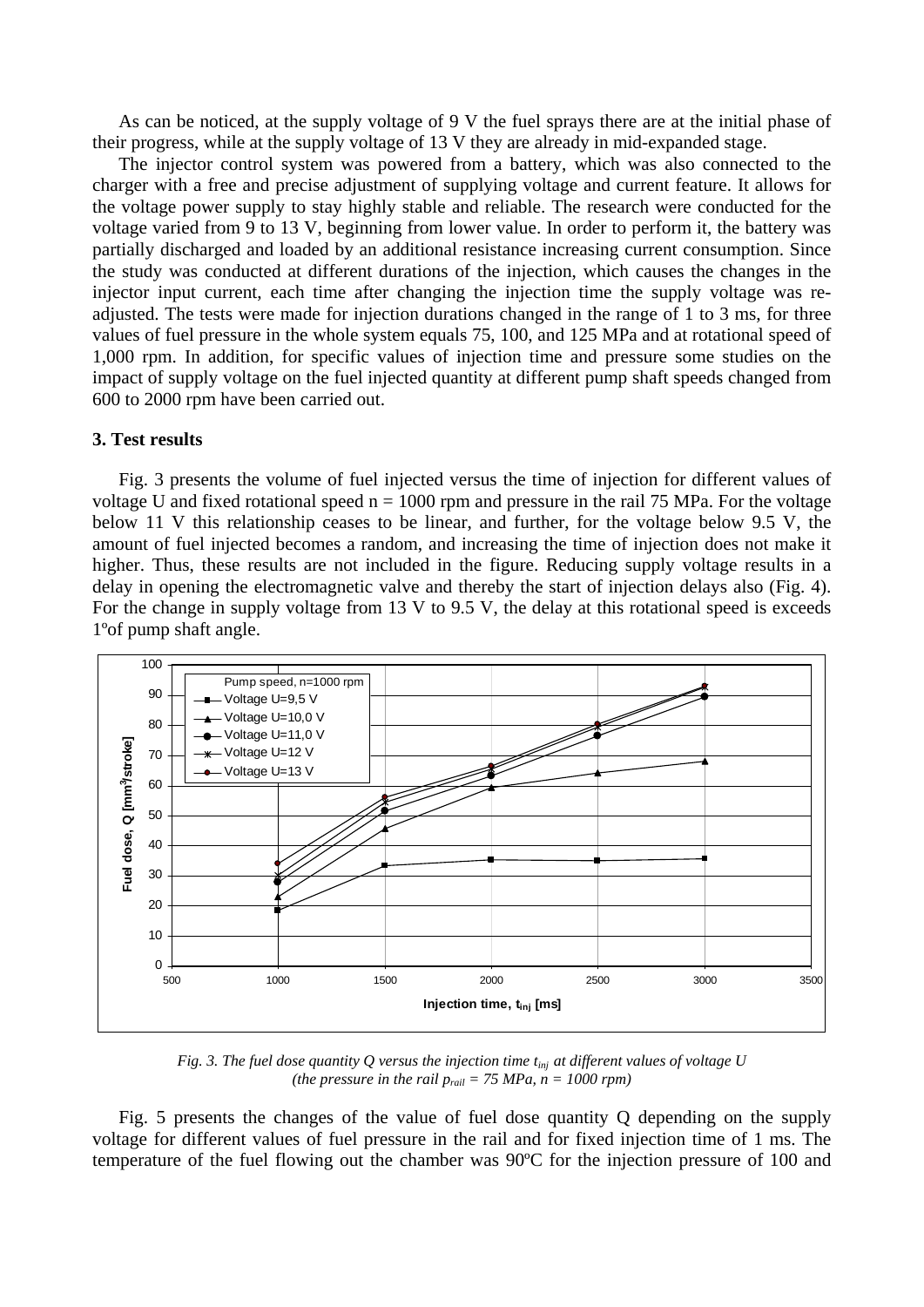125 MPa, but 75ºC for the injection pressure of 75 MPa due to the fact, that attainment 90ºC of fuel temperature at this value of injection pressure was not possible.

As can be seen, the variation range of injected fuel quantity is very wide; it changes about 5 mm<sup>3</sup>/stroke per each 1 V of drop, where at the voltage less than 10 V this value still increases. For longer injection time of 3 ms, these changes fit in the exponential curve; in this case a significant reduction in the injected fuel amount is already noticed at a voltage of 11 V (Fig. 6). Minor changes of fuel amount at shorter injection time can be explained by the influence of capacitor, whose stabilizing action becomes little at increasing injection time.



*Fig. 4. Changes in the actual start of injection α versus the injection time tinj for different values of voltage U (the pressure in the rail*  $p_{\text{tail}} = 75 \text{ MPa}$ *, n = 1000 rpm)* 



*Fig. 5. Effect of supply voltage U on the fuel injected quantityQ for different values of pressure in the rail p<sub>rail</sub>* (*injection time*  $t_{\text{inj}} = 1$  *ms,*  $n = 1000$  *rpm*)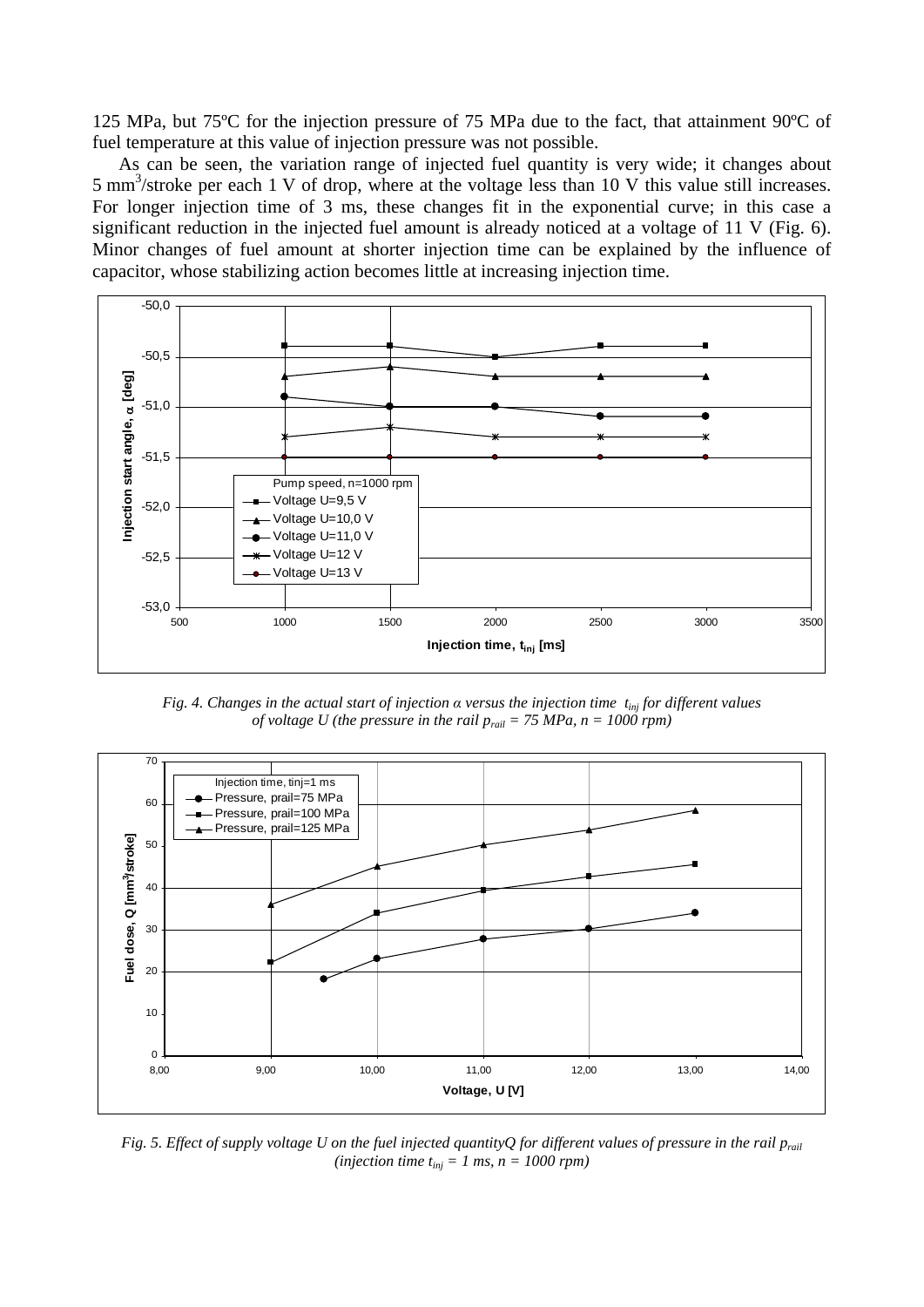In Fig. 7 the relationship between injected fuel amount Q and pump shaft speed n for three different values of supply voltage of 9, 11, and 13 V, injection time of 3 ms and the fuel pressure of 75 MPa is presented. At 9 V, the injected fuel amount corresponds to only about 15% of the amount at higher voltage values. In principle, the injected fuel quantity does not dependent on the speed, although for larger values of supply voltage a slight increase of injected fuel volume at higher rotational speeds can be observed.



*Fig. 6. Effect of supply voltage U on the injected fuel amount Q for different values of pressure in the rail p<sub>rail</sub>*  $(injection time t_{ini} = 3 ms, n = 1000 rpm)$ 



*Fig. 7. The injected fuel amount Q versus the pump shaft speed n for different values of voltage U*  (injection time  $t_{\text{ini}} = 3.0$  ms, the pressure in the rail  $p_{\text{tail}} = 75 \text{ MPa}$ )

Figure 8 presents the changes in the start of injection angle position depending on the pump shaft speed. As can be seen, the time delay of needle lift associated with a reduction of voltage value is constant, what results in increasing the value of changes in injection beginning angle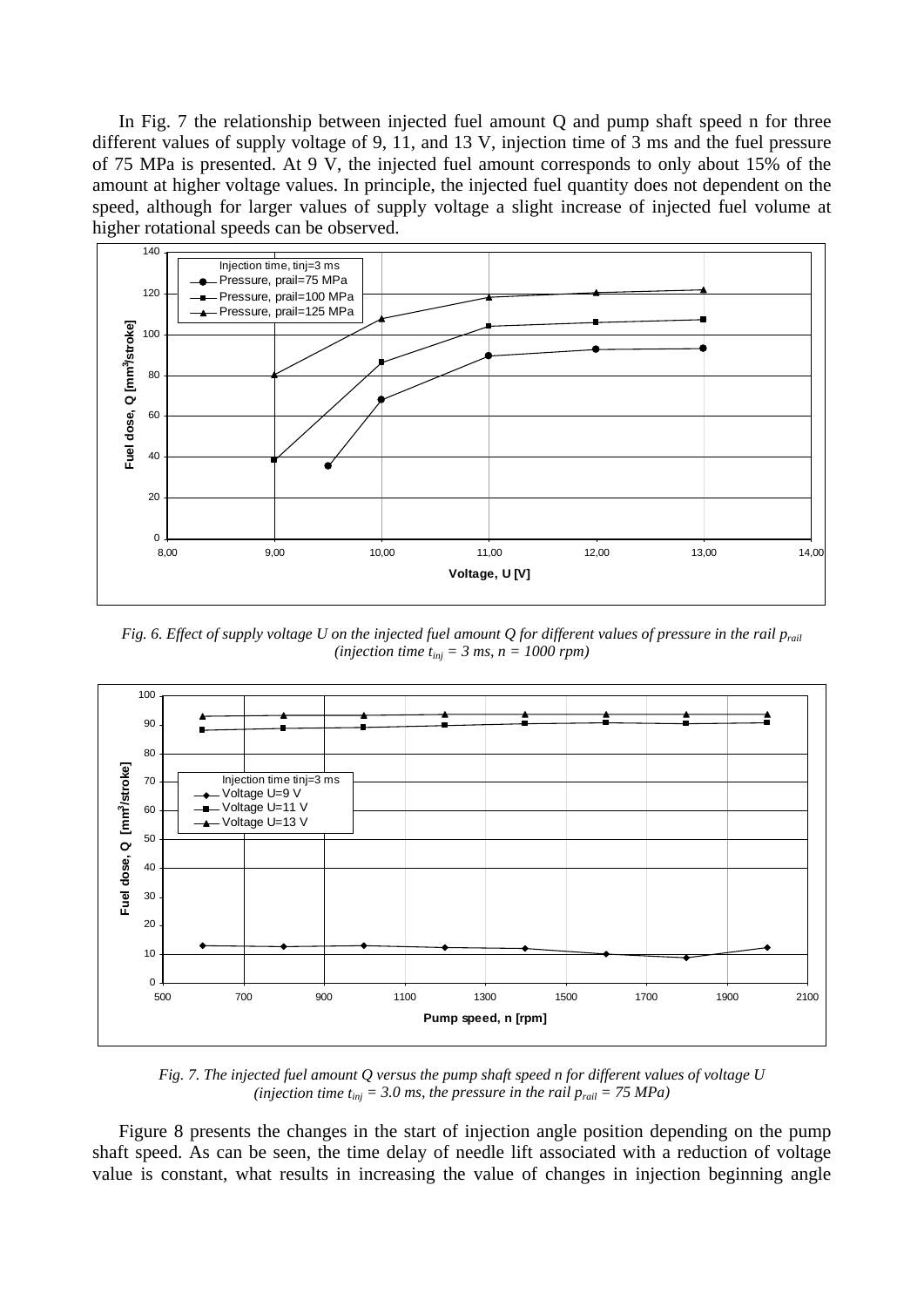position at increasing pump shaft speed. However, throughout the whole analysis range the change of voltage from 11 V to 9 V causes greater differences in the injection beginning angle position than as for the change from 13 to 11 V. In the same conditions of system operation, similar changes occur for a longer injection time.



*Fig. 8. Changes of the injection start angle position α depending on the pump shaft speed n for different values of the voltage U (injection time*  $t_{inj} = 1$  *ms, n = 1000 rpm)* 

#### **4. Conclusions**

Analyzing the results obtained, it should be noted that the change in supply voltage significantly affects the injected fuel quantity. The lower injection pressure, the more significant the relative changes of that are. It may further affect the injected fuel amount, especially at low engine speeds. Changes in the angle position of the injection start for low speeds are negligible, and taking into account that at high speeds and alternator order working, the voltage fluctuations are smooth and should not be large, so their impact on this parameter can be neglected..

However, the injector may not open at all, if the voltage would be to low, especially at low fuel temperature. The injector operation principle at low values of voltage depends to a large extent on the kind of capacitor used in the controller. The boundary values of voltage, at which the injector will still work, also depend on the parameters of the injector coil, and so, also on the coil temperature, that may change due to the temperature of the fuel, as well as working time of the injector.

In conclusion, the voltage fluctuations can significantly affect the value of fuel quantity injected by the Common Rail system into the engine cylinders, which may adversely affect the emissions of pollutants in the engine exhaust. The elimination of these changes can be obtained by applying an additional electricity storage device e.g. by placing the suitably selected capacitor in the controller or by the use of a separate power source for the injectors, so that the change of the battery voltage during engine start-up and immediately after does not affect the accuracy and quality of injection control in the meaning of fuel dosing in these phases of Diesel engine work.